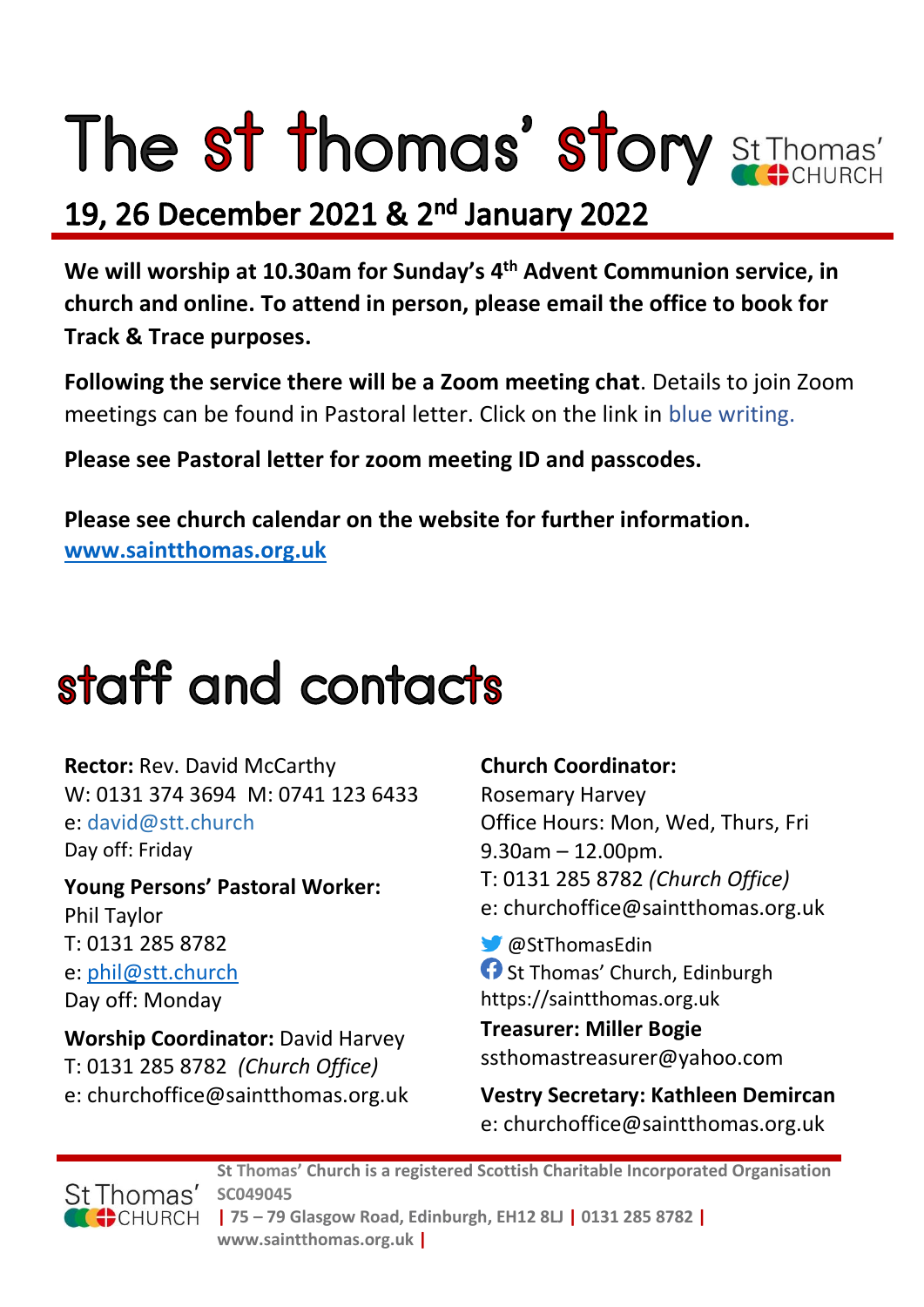**Please note the office will be closed from Monday 20th December – Tuesday 4 th January (inclusive). Reopens on Wednesday 5th January 2022.**

**St Ts' Christmas Card:** we have a large Christmas card available in church for everyone to sign and send greetings to one another. Please sanitise your hands before and after signing it!

### **Please check pigeon holes for Christmas cards.** *Thank you*

#### **The Vive Advent Appeal 2021**

The Vive Foundation in Colombia continues to transform the lives of children affected by poverty and violence through their network of Funky Frog Clubs.

Our partnership with them is hugely appreciated by the team and the strength of the pound against the Colombian peso means your gifts will go even further this year. The pandemic has had a devastating impact on Colombia and the church's witness to the hope found in Christ is more relevant than ever. Please make your donation via 'St Thomas World Concern' Fund account and make sure you include Vive in the reference so we know what it's for. World Concern Account details: Bank of Scotland - Sort Code: 80-22-60 Account number: 1894 1369. *Thank you, Fiona Christie.*

**Christmas 2021:** this year, we are trying a different pattern for our worship together. We've got some publicity which will be available from next Sunday for you to give to neighbours and friends.

| 24 December @ 4-4.45pm – All-Age Christmas Eve Carols by Candlelight |
|----------------------------------------------------------------------|
| followed by refreshments                                             |
| @ 5pm – Holy Communion                                               |
| 25 December @ 10.30-11.15am – Online only                            |
| 26 December @ 10.30am – Morning Worship, in person & online          |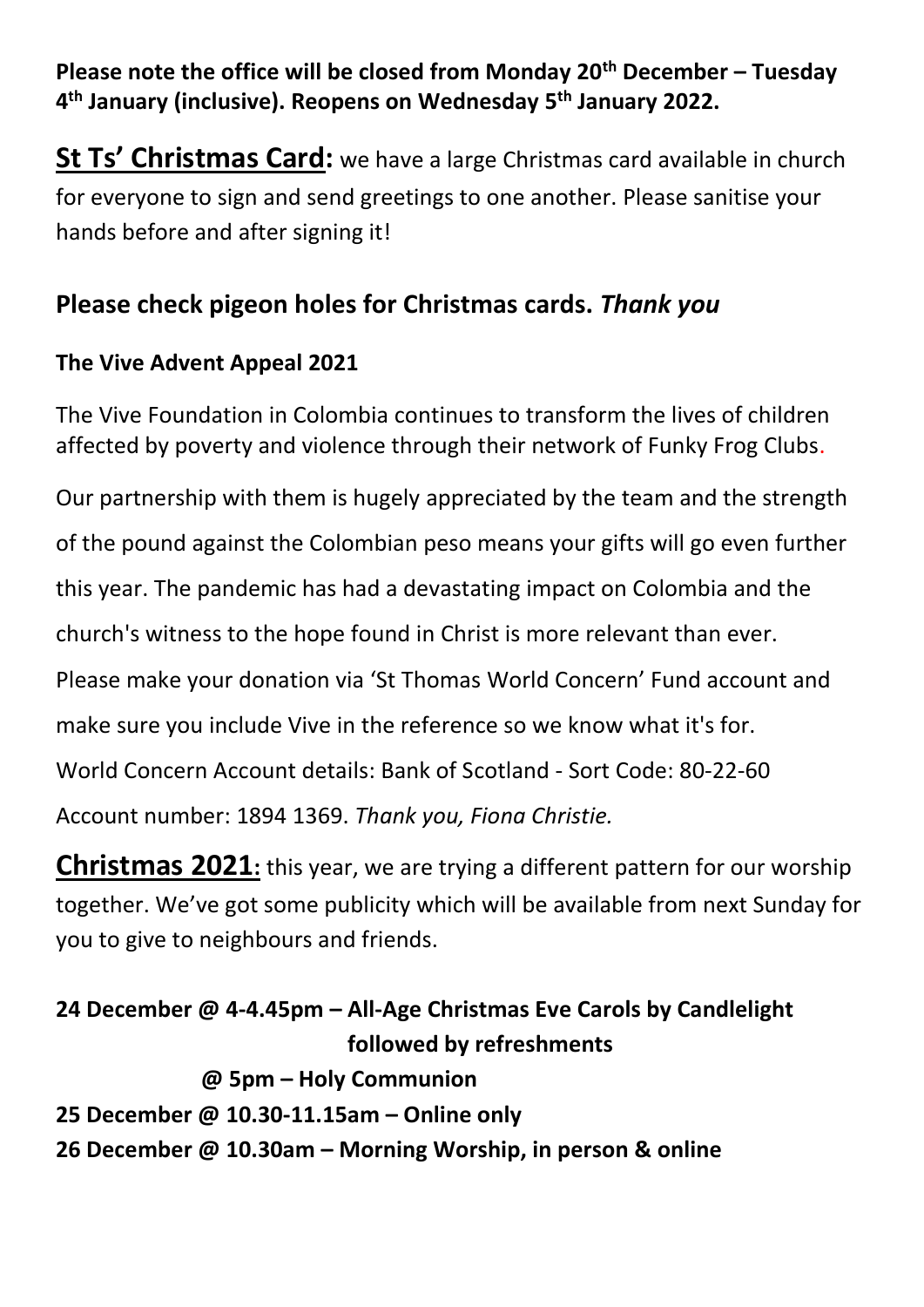#### **Sunday 19 December 2021**

#### **to**

#### **Sunday 9 January 2022**

Sunday worship and some other events are available online at:

<https://www.facebook.com/stthomasedin>

<https://www.youtube.com/channel/UC1r0Eq3PqBmxioDssYXCbGQ> <https://www.twitter.com/StThomasEdin>

**Sunday 19 December**

**@ 10.30am Communion Service – David McCarthy is preaching.**

**Post Worship Chat -**"Zoom" meeting details in Pastoral letter.

**@ 6.30pm – 7pm "Zoom" Prayer Base**

**Wednesday 22 December**

**@ 2pm – 'Grounded' mens's Bible Study "Zoom" meeting, details in Pastoral letter**

**@ 8pm – Night Prayer on Facebook** 

**Friday 24 December**

**@ 4pm All Age Carol Service – David McCarthy is preaching.**

**@ 5pm Communion Service**

#### **Saturday 25th December**

**@ 10.30am Christmas Day Service – online only**

#### **Sunday 26 December**

**@ 10.30am Service, Thorsten Prill is preaching. Post-Worship Chat -** "Zoom" meeting details in Pastoral letter. **@ 6.30pm – 7pm "Zoom" Prayer Base**

#### **Sunday 2 January 2022**

**@ 10.30am Service, David McCarthy is preaching. Post-Worship Chat -** "Zoom" meeting details in Pastoral letter. **@ 6.30pm – 7pm "Zoom" Prayer Base**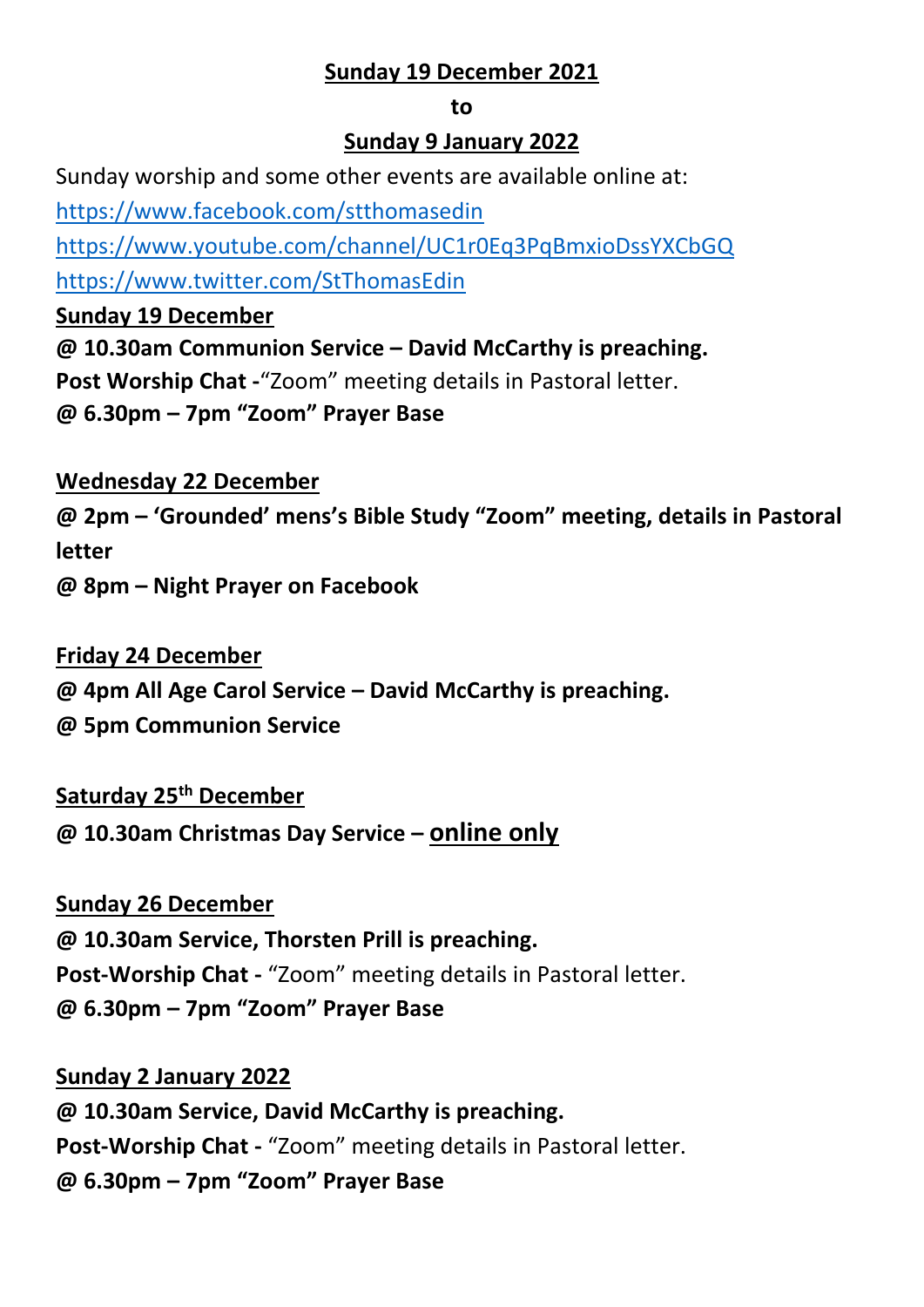**Monday 3 January**

**@ 4pm – Rooted Bible Study "Zoom" meeting details in Pastoral letter**

**Wednesday 5 January @ 2pm – 'Rooted' Bible Study meet in the main hall**

**@ 8pm – Night Prayer on Facebook** 

# for our prayer

Give thanks for **Catherine Murray** whose birthday is this Sunday. We won't say what age she is, but we think there is a 'seven' and a 'six' in there?

Pray for **Wilma Finlayson** who moved into Murrayside Care Home this week – for a peaceful transition.

Pray for **Sheila & Ian Divine** following the passing of their Auntie Moy — for peace and the comfort of the Lord.

Pray for **Bev** & **Ian** as she faces a serious medical prognosis — for the Lord's care and reassurance.

For **Philip** & **Naomi De Grey-Warter** as he recovers from a heart attack — for rest and healing.

Pray for the **Care Van Team** as they offer support to homeless people on Sunday 26 December.

Pray for **Vive in Colombia** as we consider how we will support that ministry again this Christmas.

For **all St Ts' people** hoping to be with loved ones in the next few weeks — for safe travel and good health.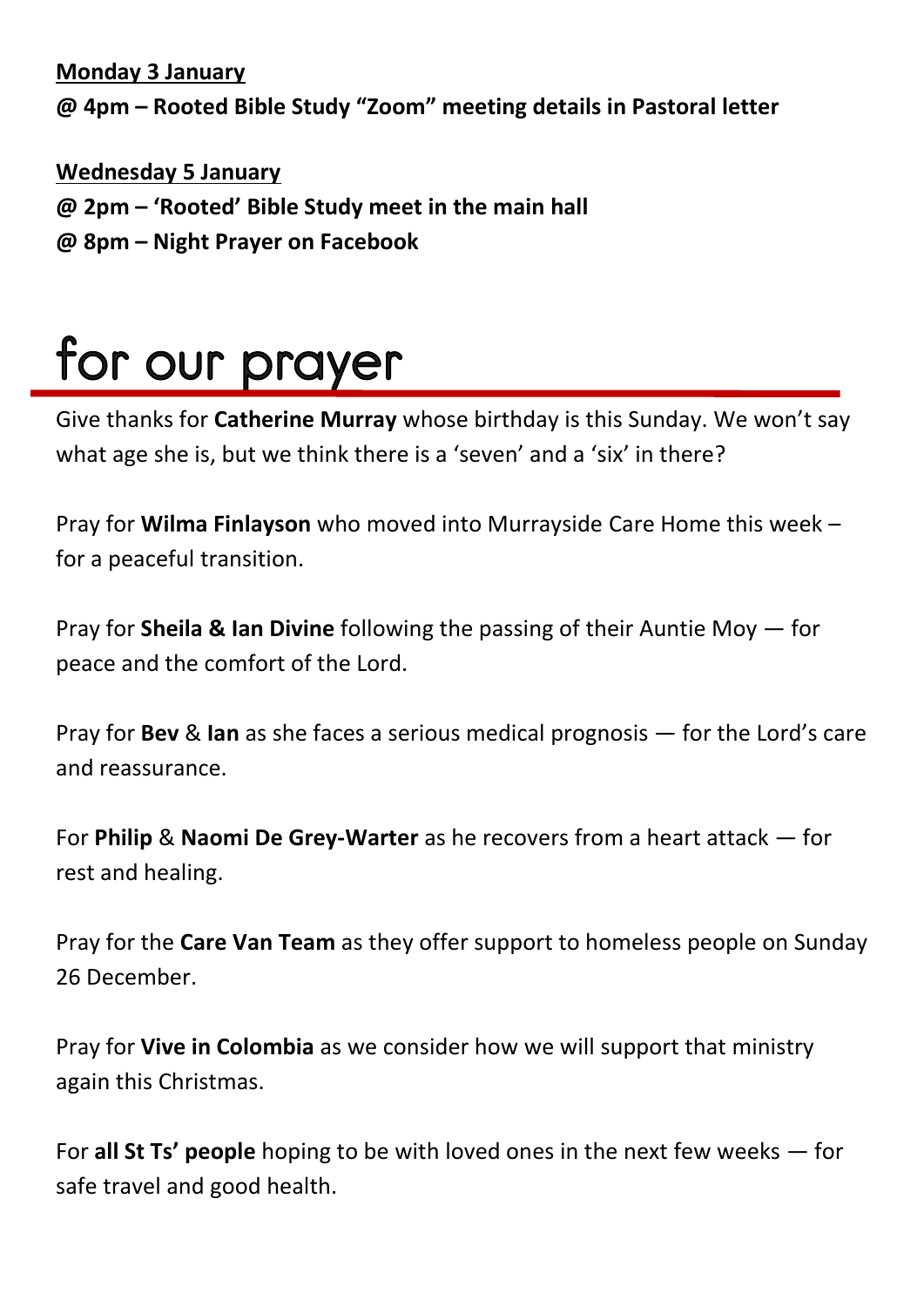Pray for those considering **planting churches in Wales**, especially for **Josh** and **Rachel Maynard** as they begin Wellspring Church on the Angle peninsula in Pembrokeshire on 30 January.

Pray for **businesses** struggling to get supplies, find staff to employ, and who are worried about surviving the winter — for provision in all these areas, help from consumers, and support from government.

Pray for **UK** & **Scottish Governments** following difficult decisions this week. Pray too as governments around the world consider measures such as mandating vaccinations and passports — that the right balance is found between freedom to make choices and care for people in our communities.

Pray for **scientists and medical staff** as they investigate the Omicron variant let's pray that it does not cause a serious growth in the number of hospitalisations and deaths.

Pray for **those who serve in education, health care,** and **caring professions** for rest over the Christmas and New Year period as well as renewed resourcing for what lies ahead.

Continue to pray for **David Harvey**, whose struggle with pain from his damaged shoulder is ongoing.